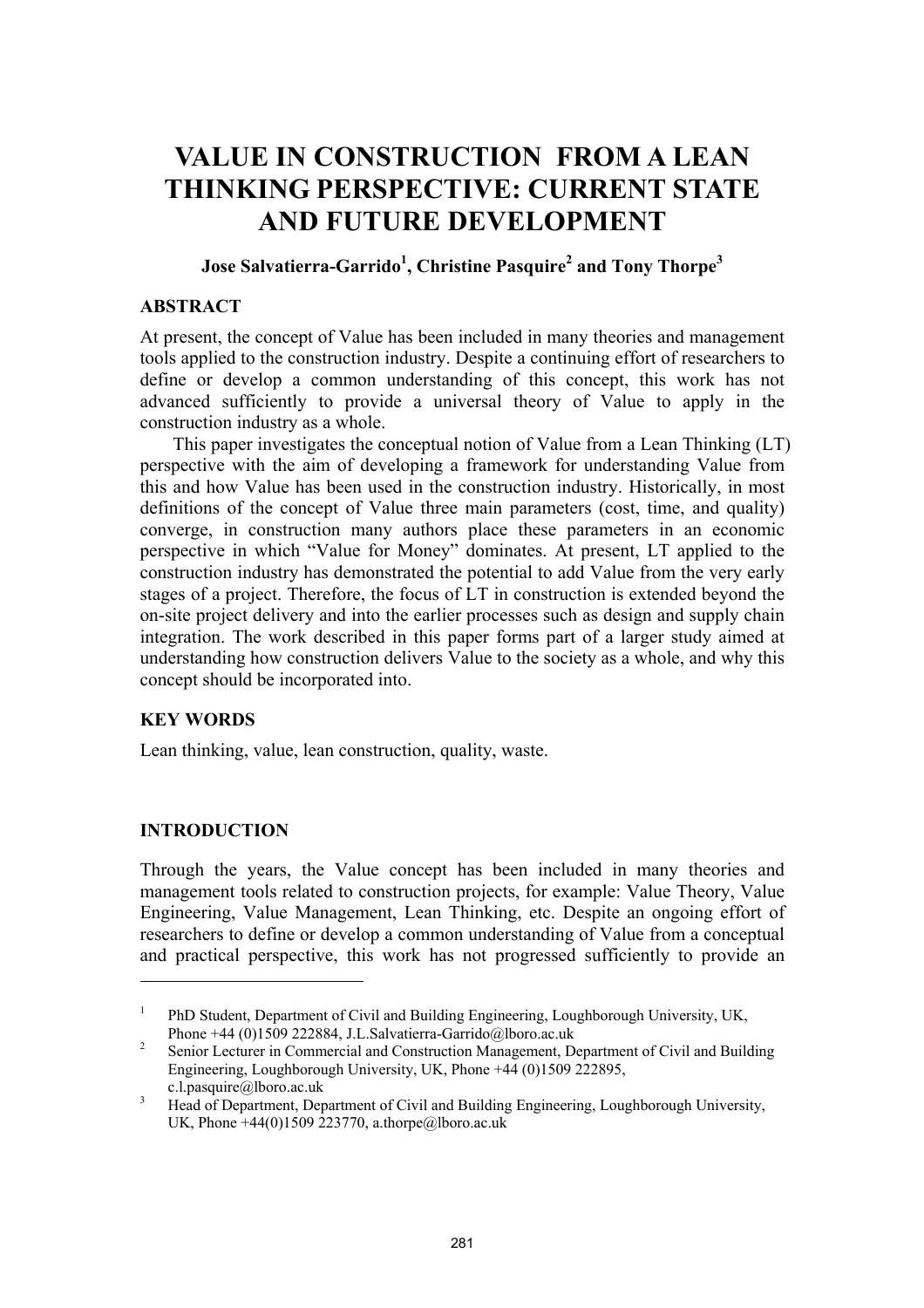universal Theory of Value to be applied in the construction industry as a whole. "The concept of value is probably the most difficult to approach in the new way of managing construction projects" (Bertelsen and Koskela 2004:6). Since the early 1960's, the construction industry has recognized the importance of the concept of Value to achieve successful results and customer satisfaction "The goal of any building project is to deliver value to the client organisation, and in order to do so the building project and its processes must be of value to all project participants. Thus the understanding of value in building is an important part of building management." (Wandahl 2005:21). Although the construction industry has seen continued improvement many opportunities for a step change remain: "the industry still continues to under-perform, generally due to a continued lack of design and construction process integration, a lack of focus on quality and customer value, poor contractual relationships and a general lack of understanding as to why poor performance continues, or how improvements might be achieved." (Leong and Tilley 2008: 757-8).

As a result of multiple studies aimed at improving performance of construction projects, the LT philosophy defined as a five-step thought process (Womack & Jones 2003) has been acknowledged as an important informing idea for Lean Construction. Based on high performing Japanese business practices, Lean Thinking has deep roots in the Quality management and control philosophies of Deming, Juran and Crosby. Toyota is the exemplar organisation whose influence has transformed manufacturing around the world. (Drew et al. 2004: 5). The Toyota experience allows construction to be seen from another perspective. Thus, Womack and Jones' (2003) five basic principles of specify value, identify value stream, flow, pull and perfection provide a base line for understanding Value from a LT perspective.

Based on the research developed by Koskela since 1992, the Lean Thinking philosophy has become a contemporary concept of theory and practice. Currently, academics and construction practitioners use and develop this concept in order to improve results achieved in different projects around the world, many reporting back via the International Group for Lean Construction–IGLC (www.iglc.net)<sup>1</sup>.

In this way, LT applied to construction projects delivers continuous improvement across the entire process by understanding and delivering Value for the customer and will improve current performance. At present the focus of LT in the construction industry has not been fully extended beyond the on-site project delivery, thus there is an important opportunity to expand Lean Construction experience to early stages of a project, where the biggest opportunities to add Value are generated. "Lean construction literature has mainly focused on dealing with problems and challenges that arise on the construction site. We argued in our earlier work that this was missing the point. To take a holistic and integrated approach to the design and construction of buildings within a lean framework means getting everything right at the start—or at least getting the customer values as right as possible—thus trying to avoid unnecessary and costly changes/re-work loops later in the production process." (Emmitt et al. 2005: 58). "Lean thinking is argued to lack an adequate conceptualization of production, which has let to imprecise concepts, such as the term of "value"." (Koskela 2004:24)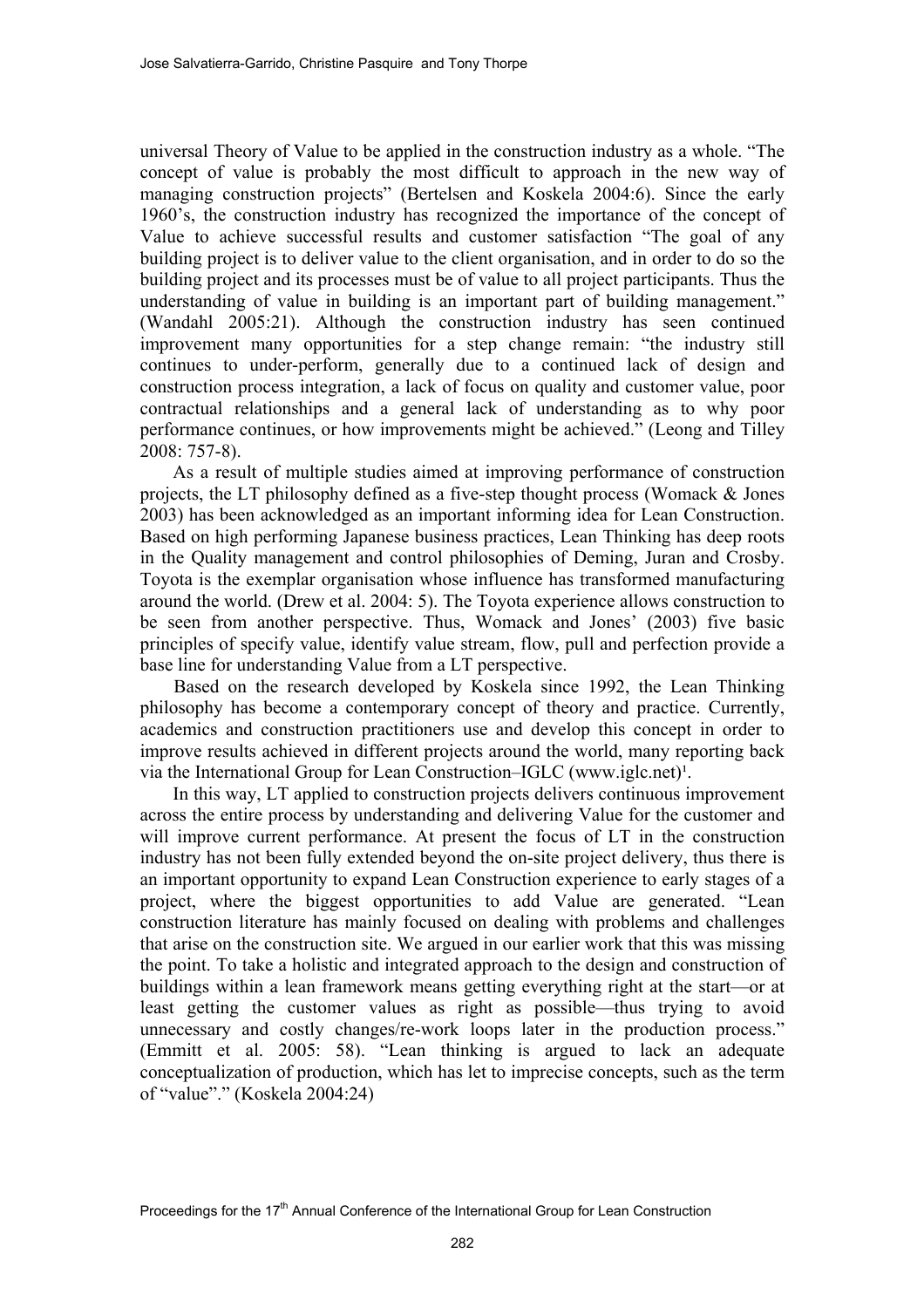Based on literature review, this Paper will present:

- An overview of the conceptual notion of Value from the LT perspective and as used in the construction field; and
- The relationship between Value, waste, and quality and how they have been used in current practices from the LT perspective in the construction field.

### **NATURE OF THE CONCEPT OF VALUE IN THE CONSTRUCTION FIELD**

Within literature it is possible to find numerous definitions and expressions associated with the conceptual definition of Value applied to the construction industry. Since the early 1960's, theories such as VE, VM, LT, etc. have discussed this concept with varying impact on construction, but despite this high level of discussion a general definition which shows a clear and global understanding has not been found; therefore, the concept of Value continues to be a rich field to explore as a consequence of its multiple features, unclear definitions and various parameters.

To facilitate the comprehension of the concept of Value, it is necessary to understand its origin. Arising in early Greek philosophy, Value has been understood as a property of goods or services; more recently this understanding has been discussed and recognized as a mistaken point of view. Nevertheless, the idea continues to be part of our thinking. Thus, "Engineers and economists alike see value in terms of the features that product or services has" (Shillito and De Marle 1992: 3). From the Greek perception of this concept arises the subjective and dynamic nature of Value: Properties and features of products or services vary personally according to the objectives of customers or stakeholders and are defined within a social and economical context which changes across time.

Just as the Greek philosophy has contributed to the concept of Value, Smith (1776) differentiated two definitions of this concept, thus Value was divided into "value in use" and "value in exchange" closely related to "Utility Value" and "Market Value". In this way, Smith's classification has been broadly discussed and the concept of "esteem value" has been introduced to complement Smith's contribution. So, according to Kelly et al. (2004) the definition of these concepts arose from the relationship between Value, function, cost and worth or Value, function, cost and quality. Following Smith's previous work, Ricardo argues that "The value of a commodity, or the quantity of any other commodity for which it will exchange, depends on the relative quantity of labour which is necessary for its production, and not on the greater or less compensation which is paid for that labour." (Ricardo 1917:4). In 1886, Marx theory of labour also included the concept of "value in use" and "value in exchange" and from this work it becomes more evident the relationship between money and value. "The first chief function of money is to supply commodities with the material for the expression of their values, or to represent their values as magnitudes of the same denomination, qualitatively equal, and quantitatively comparable. It thus serves as a universal measure of value. And only by virtue of this function does gold, the equivalent commodity par excellence, become money." (Marx 1886:94). Therefore, until now, the concept of Value has been mainly associated to monetary terms, where the ratio cost/benefit is broadly applied.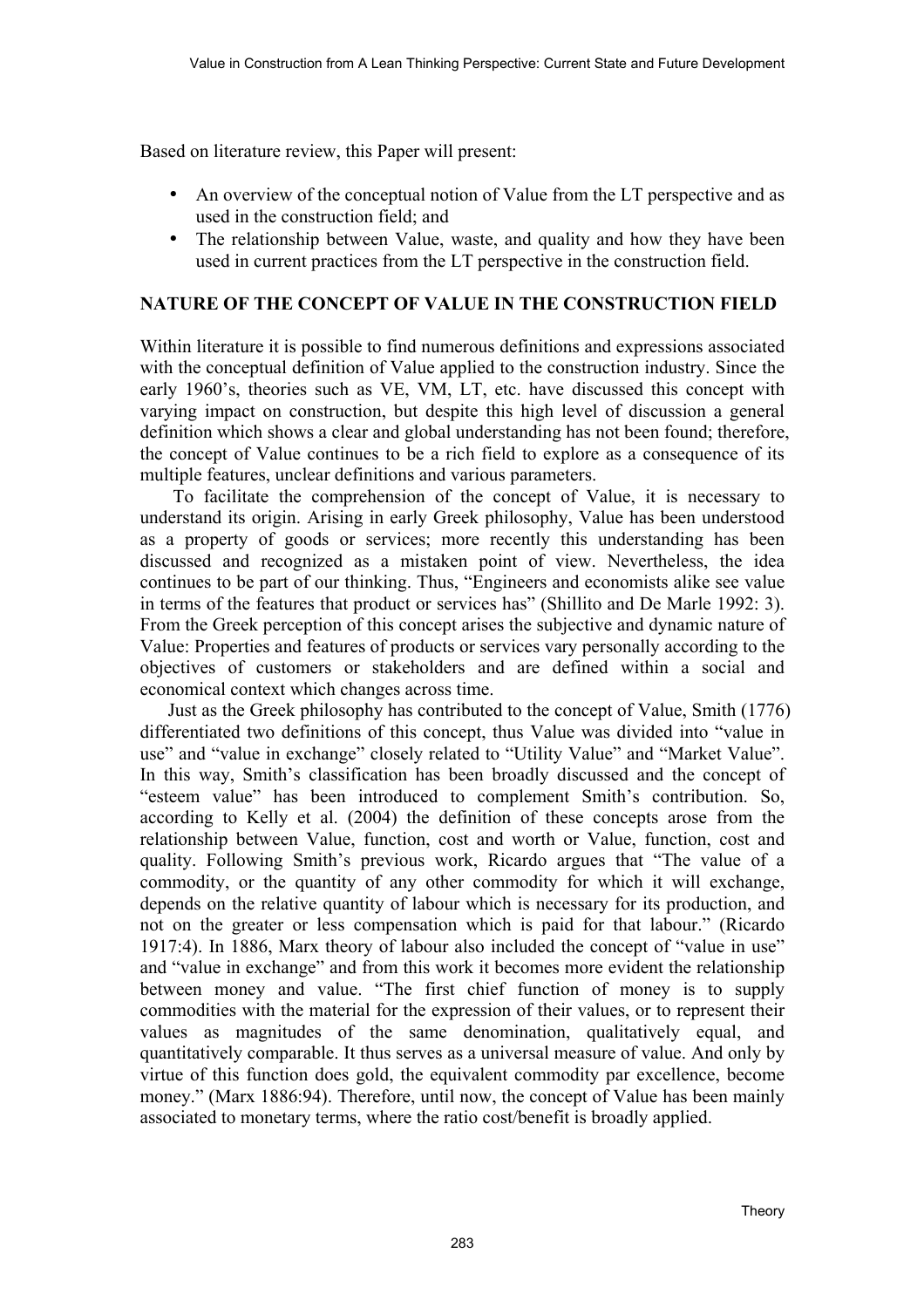Aimed at understanding the nature of Value, current theories such as Value Based Management (VBM) have added the management of personal values to improve project performance and achieve better results. VBM aims at changing the common vision of value from the company's perspective, which consider that "Value is created only when companies invest capital at returns that exceed the cost of capital". Thus, VBM focus on values and on "how companies use them to make both major strategic and everyday operating decisions" (Koller 1994: 87). In addition, Wandahl and Bejder (2003) introduced the concept of VBM to Lean Construction.

The concepts of Value and values have been often misunderstood, and the differences between them continuing in an ongoing debate. Therefore, it is important to underline that "One is not the plural of the other. Values are inherently subjective because they frame the judgements made by individuals or organizations. Value, on the other hand, relates to assessments about products and can be subjective if they remain internalized within an individual or an organization, or objective if they are expressed. In the latter case, Value assessment and measurement can inform management action….Our values are the principles by which we live. They are the core beliefs, morals and ideals of individuals and are reflected in their attitudes and behaviours in society." (Thomson et al. 2003: 337).

According to the last references, it is possible to have a brief idea of several perspectives which have included the concept of Value from its objective or subjective nature. The concept of Value in construction has been mainly focused on its objective nature. More recent theories and management tools applied to construction projects have arisen and recognised the importance of the subjective nature of Value. Current design practices have been oriented to create and deliver Value from the customer's perspective and theories such as VM, Lean Design Management, Customer Value Management etc. give a relevant role to the participation of main stakeholders from the beginning, action which is considered one of the most important task to deliver Value and satisfy customer needs.

As an example of the last, Christoffersen (2003) underlined two main Value characteristics which recognised the subjective and dynamic nature of Value:

- 1. The perception of value is individual and personal, and is therefore subjective. Indeed, agreement of an objective best value for a group will differ from the individuals' perception of value, and
- 2. Value will change over time.

The difficulty of identifying a global definition of Value is evident from the literature. The lack of ability to identify a common definition means that current theories and management tools define Value according to their own interests. Thus Value is delivered according to each author's perspectives and mainly focused on the delivery of Value at project level.

## **THE CONCEPT OF VALUE FROM THE PERSPECTIVE OF LT APPLIED TO THE CONSTRUCTION INDUSTRY**

Through the years, LT in the construction industry has been mainly associated with activities oriented to reduce waste. especially waste on site. Thus, it is recognised that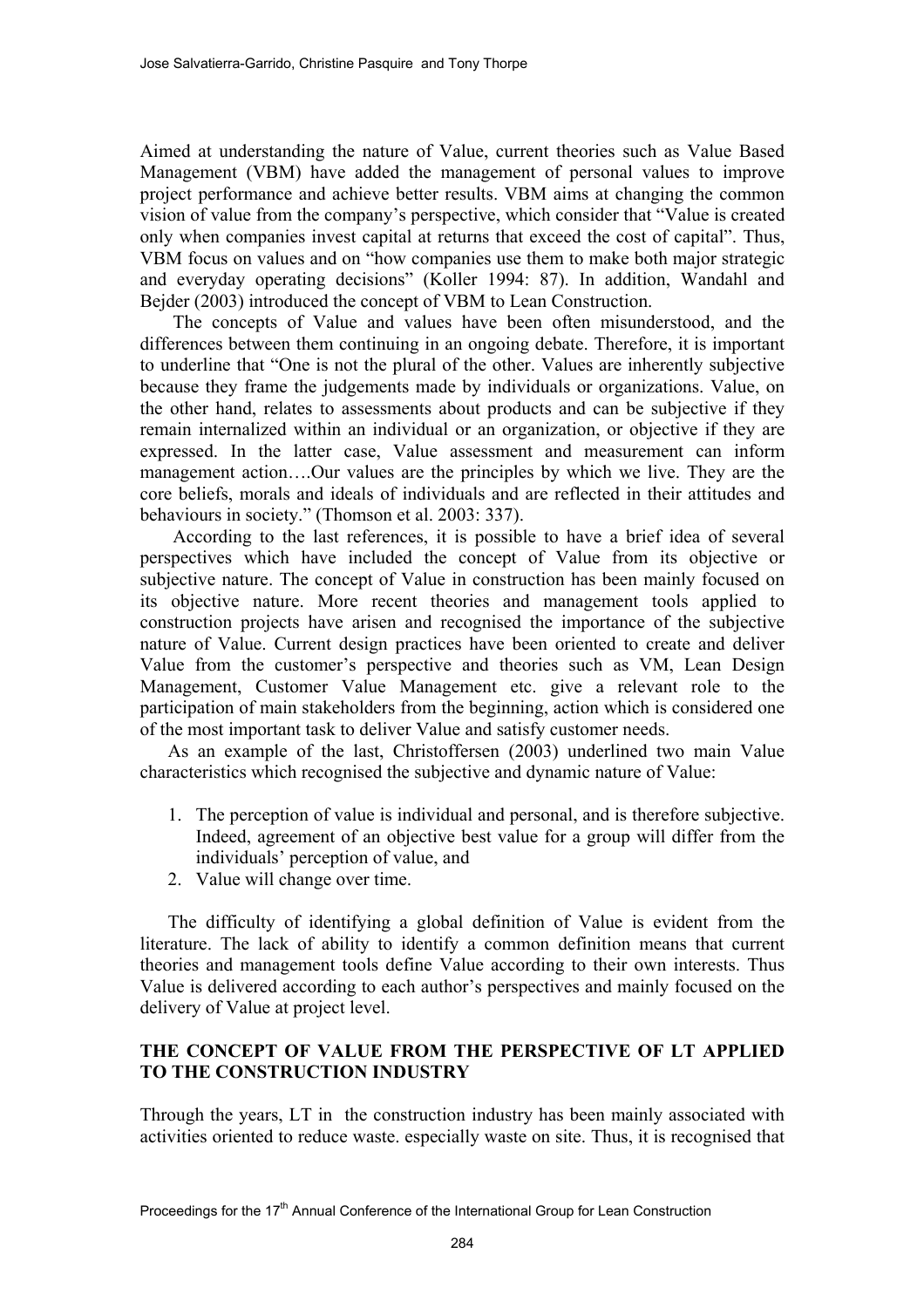there is a lack of research from early stages of projects, where significant opportunities to add Value exist (Emmitt et al. 2004 & 2005). However, current practices have demonstrated that LT goes far beyond simple waste reduction aiming rather at continuous improvement across the entire process by understanding and generating Value for the customer. LT "not only does cut costs and improve quality, but also stabilises operations and matches supply with demand. It even promises to end firefighting for good and establishes the necessary conditions for continuous improvement" (Drew et al. 2004:2). Thus, LT is considered "… a revolution -it isn't just about using tools, or changing a few steps in our manufacturing process -it's about the complete change of our businesses." (Melton 2005: 662).

In order to better understand the concept of Value from the perspective of LT it is important to study the perspectives of the manufacturing and construction industries. At present it seems the application of LT within construction misses the opportunity to add Value in early stage of projects, conversely in Lean manufacturing "considerable effort is put into the design and planning stages before production starts, and where considerable attention is given to customer values and implementation of a zero defect production process." (Emmitt et al. 2005: 58).

According to Womack and Jones (2003) Value is present in manufacturing product development activities and, therefore, Value is also attributed to materials, parts or products, etc. Womack and Jones (1996) define value as: "a capability provided to a customer at the right time at an appropriate price, as defined in each case by the customer." (cited in Thomson et al. 2003: 338). In this way, Koskela analyses the five principles of LT and argues that "value is here used to mean materials, part of product" (Koskela 2004: 29). Also, Koskela recognised deficiencies in these principles related to conceptualization and maximization of Value. "Unfortunately, the frequent use of "value" among the principles, also conceals the fact that very little is said on how to maximise value. Simply, the Authors are using imprecise and unsystematic terms, due to lack of explicit conceptualization" (Koskela 2004: 29-30). In this way, it is important to underline that the concept of Value from LT perspective applied to the construction industry, has been mainly associated to product delivery, and therefore, in spite of current practices which include the subjective nature of Value, collective understanding of Value from LT perspective continues to be associated to objective and measurable parameters, such as quality, cost, and time.

LT practices aim at understanding customer requirements through collaborative processes. Outside customers that pay for final products are considered as important as inside customers or project participants who are involved in building processes (Tapping and Shuker 2003). In this way Emmitt et al. (2005) classified Value as Internal and External, where Internal Value is associated to the participants in projects such as architects, engineers, project managers etc., while External Value relates to clients. Other authors also underline the LT role in the construction industry oriented to delivering internal an external value through its principles. "A fundamental aim of Lean Construction is to aid in the delivery of external value by managing the internal value generation process" (Björnfot and Stehn 2007: 35). This description of a LT perspective provides a step towards the development of a universal Value theory.

In order to deliver what clients want, some Authors underline the relationship between LT and the concept of Value. So, "Lean Thinking starts with the customer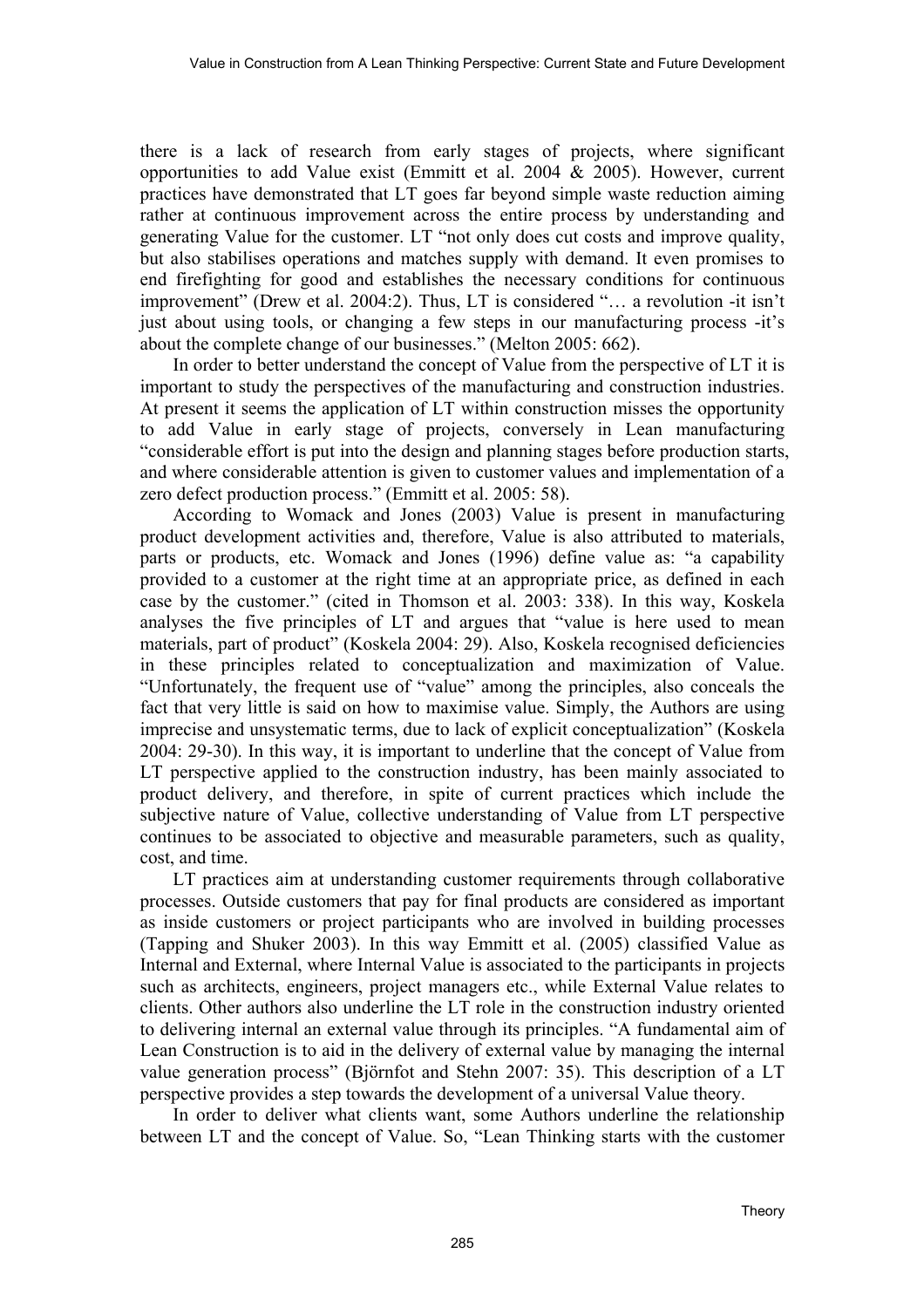and the definition of value" (Melton 2005:664), besides it is argued that "value is created by the producer." From a customer perspective it is important to underline the work of Deming (1994) cited in (Leong and Tilley 2008: 765-6), they argue that "If the NEXT customers were to be identified right from the start and appropriate measures put in place (potentially triggering payment), the chances of delivering a project on time, on budget and to the customers requirement will be greater.".

Today the need to develop products according to clients needs is more widely recognised. This vision changes the traditional point of view of managers who decided what the client wanted and, therefore, if clients were not satisfied, they managed variables in relation to costs and characteristics (Womack and Jones 2003). Current researches have therefore been focused on delivering value from customer perspective. Projects "must start with a conscious attempt to precisely define value in terms of specific products with specific capabilities offered at specific price through a dialogue with specific customers" (Womack and Jones 2003:19). Additionally, other authors argue that "The first and primary concept of lean is to determine what you need to produce specifically in terms of quantity and delivery requirements; in other words, determine the actual number of parts you need to produce each day. This is not just a calculation; it means understanding your customer' ordering patterns." (Tapping et al. 2002:27).

Finally, it is important to know that even though LT practices have been mainly focused on production activities as a result of the close relationship between the concept of Value and physical results, the concept of Value is considered a critical parameter in order to meet customer and clients needs and in this sense, the importance of different stakeholders involved in construction projects can be recognised "One of the core ideas of Lean Construction is that the process of designing and producing a construction product should progress continuously and create value for both the customer and the delivery team." (Lennartsson et al 2008:541).

## **PARAMETERS ASSOCIATED WITH THE CONCEPT OF VALUE FROM A LT PERSPECTIVE APPLIED TO THE CONSTRUCTION INDUSTRY**

#### **VALUE AND WASTE REDUCTION RELATIONSHIP**

From the perspective of LT, the concept of Value can easily be associated to waste reduction. Thus, waste is defined as "specifically any human activity which absorbs resources but creates no value" (Womack and Jones 2003:15); "…anything that adds cost but not value" (Drew et al. 2004:15); "Value generation is defined as meeting client requirements while minimizing waste" (Forgues et al. 2008: 435). According to Macomber and Howell (2004), understanding waste is a condition to understand Value. In this way it is important to know that the definition of waste is mainly associated with production processes of on site activities in the construction industry, but this gives rise to an information deficit about waste reduction in the early stage of projects, where their impact is more significant for final results (Alves and Tsao 2007; Formoso et al. 2002).

According to LT, adding value and reducing waste are two important activities to deliver products that satisfy clients needs. "Value management in Lean production is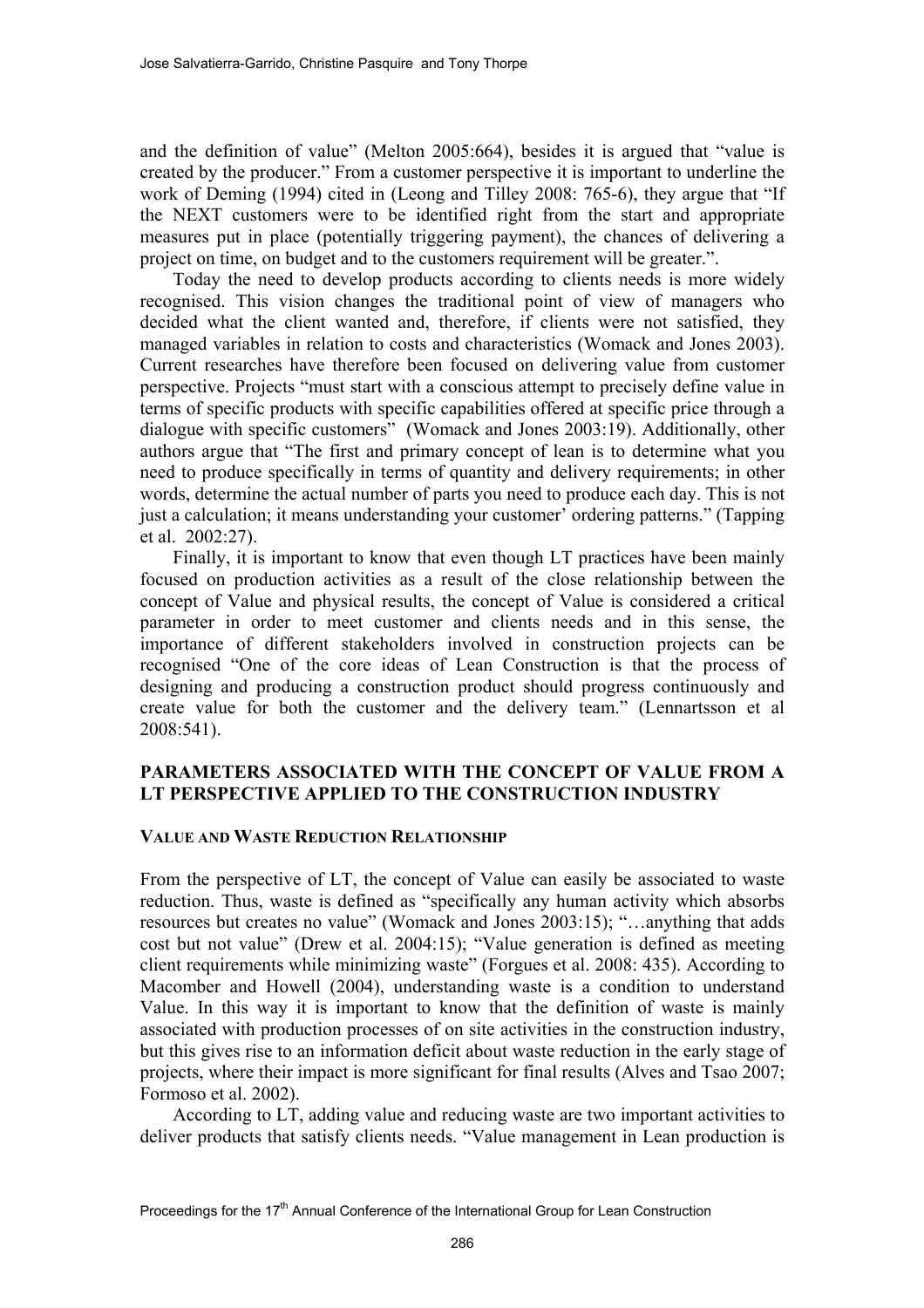an attempt to maximize value and eliminate waste reduction" (Bae and Kim 2007:314). An important feature of building projects is that their characteristics change as customer perception changes. This iterative process generates waste into processes from design to final occupancy (Björnfot and Stehn 2007). This provides the strongest argument for considering clients and stakeholders requirements in early stage of projects in order to satisfy their needs and increase final satisfaction. "A large amount of waste in the value chain is due to lack of coordination among these agents. The identification of the main flow and its leaders is very important, to understand the cooperation that is necessary for the lean transformation" (Picchi 2000:2).

Finally, in spite of the close relationship between Value and waste, its is recognized that Value is not a consequence of non-wasteful processes. Thus, Koskela argues "A product with a wonderful value may be produced in a most wasteful process. On the other hand, a product with a clearly deficient value may be produced in a most waste-free-process. Unfortunately, there is not such handy and direct connection between waste and value as indicated in Lean Thinking." (Koskela 2004: 29).

## **Value and Quality Relationship**

The concepts of Value and quality are easily misunderstood. The close relationship between both to satisfy customer needs could be the origin of this mistake. In this way, LT as a philosophy applied to the construction industry and its management tools has focused mainly on delivering Value through assurance of product attributes, where quality has been associated with satisfying customer requirement, thus, LT experience achieved in the management of quality by the construction industry has been influenced by authors such as Juran, Deming, Shingo, etc, and different management tools such as Six Sigma, TQM, QDF, etc. have been investigated in international forums of LT to satisfy customer and stakeholders requirements. Thus, it is evident that there is a close relationship between Value and quality in current LT practices "…quality is delivered considering both the perception of value by the customer and other stakeholders, and defect reduction (e.g. Design for Manufacturing and constructability analysis)." (Owen et al. 2006:62).

LT applied to the construction industry must to solve particular features of building projects whose conception and development are totally different to manufacturing process where quality can be included from the beginning. "Manufacturers can estimate returns on investment because they can determine in advance what price customers will be willing to pay for a product with given features and quality characteristics. In construction, each product is typically designed and constructed for one customer only, and that customer must, almost always, be intimately involved in the project development and delivery process." (Ballard 2006:78). In this way, "Lean Construction aims to apply the concept of lean production to the construction industry in order to improve efficiency and quality." (Cuperus 2001:10).

Nowadays, products should be delivered to satisfy customer and stakeholder needs. Throughout the IGLC forum, Value has been mainly associated with quality and cost. Therefore, maximum Value is achieved through products which satisfy customer and stakeholder needs, delivered at the best price and quality. "Lean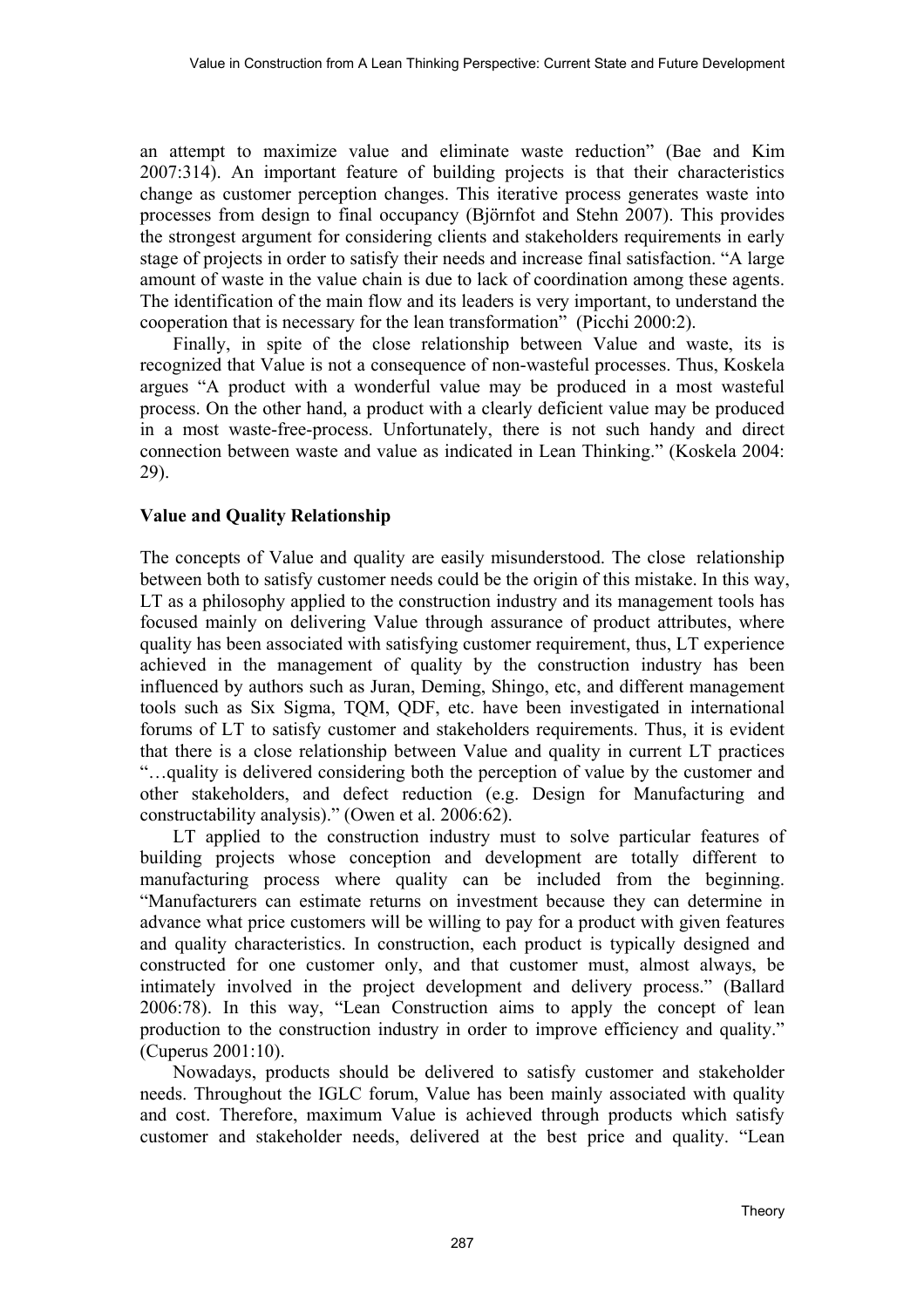construction philosophy deals with the production process and aims at the adoption of methodologies that allow for the attainment of favourable results in terms of generation of aggregate value to product, without implying cost increase or quality loss." (Shimizu and Cardoso 2002:2).

Experience throughout international forums such as IGLC, shows the close relationship between quality and Value, most of the research developed considers quality as a requirement of customer and stakeholder to achieve Value. Therefore, it is certain that different management tools have been based on this close relationship and the use of the concept of quality in early stage of project such as design. Participation of customer and stakeholder in the design stage it is consider a key task to deliver value. "Client involvement during the design phase is common practice in construction." (Owen 2006:62)

- Lean Design Management (LDM): "...the introduction of "lean production" principles to the process of design—has been promoted as a new paradigm by which the design process can be made more efficient and better quality outcomes achieved." (Tilley 2005:283). "…LDM approach definitely has the potential to significantly improve the way the design process is managed, increase client and end user value and minimize waste in the construction process through better quality design and documentation." (Tilley 2005:292)
- PULL and CONWIP (constant work in process): "Experience tells us that some organizations view project delivery as gambling. Sometimes you get lucky and win, sometimes you lose…... As part of the design of these production systems, the paper explains how the application of PULL and CONWIP techniques can drastically improve value delivered (quality, safety, time and cost)." (Arbulu 2006: 216)
- Target costing: "...is not only a tool for managing costs, but a strategic approach for development of new products, that aims to reduce costs, ensuring quality, reliability and other attributes that will add value to the customers." (Jacomit et al. 2008: 601)
- The product offer: "...is specified and detailed from customer requirements (Value) but managing customer value through the product offer forces the customer to lock their options to a specific technical platform (building system) offered by the producer. Locking customer options allows the producers to be in control of a stable value generation process where customers are allowed flexibility through selected add-ons and options such as façades, apartment layouts and interior finishing. Consequently, value is specified by specific product for specific customers, which enables stability." (Björnfot and Stehn 2006:38-9)
- Quality management, TQM or QFD: "Methods, managing and balancing values, are used in construction research and applied practically, e.g., from quality management, TQM or QFD. Internal values for the delivery teams (expectations from stakeholders in design, the way projects are organised and managed in the construction phases, etc.) and external values for the customers (material and equipment quality, design quality and handovers, etc.) must be captured, realised and delivered." (Lennartsson et al. 2008: 542).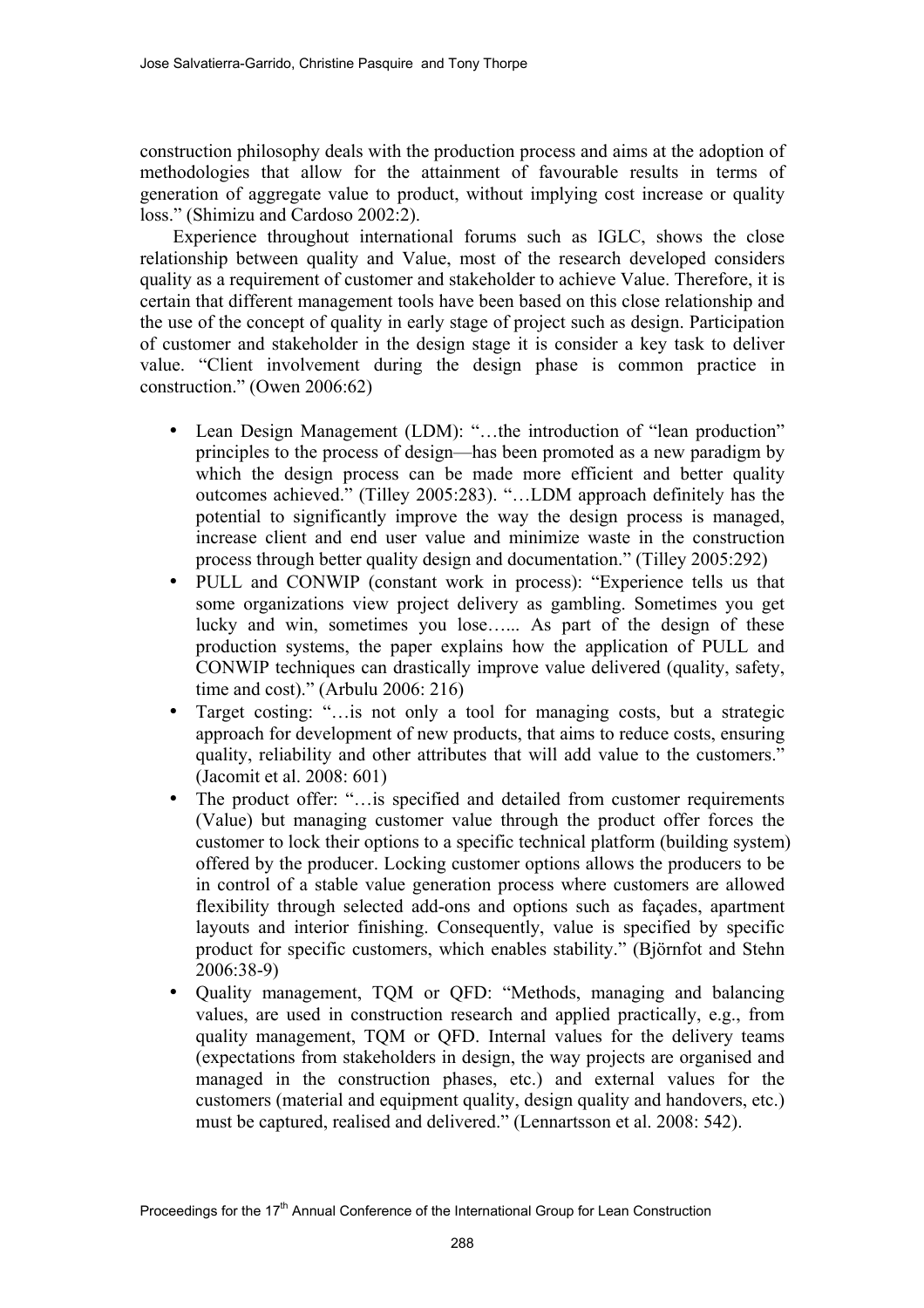### **PREVIOUS EXPERIENCE OF LT AROUND THE CONCEPT OF VALUE**

Important research around the concept of Value has been developed by numerous authors in the context of international forums such as IGLC providing different perspectives according to the point of view of different researchers. Therefore, it is difficult to find a broad definition which reflects a clear and global understanding of the concept of Value applied to the construction sector. From a LT perspective, Value has been mainly associated with something physical linked to project development; as a result design activities in early stages have focused on achieving measurable attributes to satisfy customer needs. Authors such as Emmitt et al. (2004) have contributed to deliver Value and improve productivity in design activities (Lean Design Management).

In order to better understand different perspectives associated with the subjective nature of the concept of Value, current practices have been oriented to satisfying customer needs through stakeholders' participation. Thus stakeholders' values play an important role in order to achieve successful results. Ballard (2006) has been working in the adoption of a model of project definition with a Value generation perspective. This new model gives relevant importance to stakeholder's values. Other authors such as Wandahl and Bejder (2003) have given significant importance to values into organizations, thus, these authors have introduced VBM to the IGLC forum. At present, customer satisfaction is a critical concept in project development and Value generation. In this way Kärnä and Junnonen (2005) have investigated the relationship between these concepts. In the field of projects with social impact, Leite et al. (2005) introduced LT theory in social housing projects in Brazil, future research will be developed by Lima et al. (2008) in the field of client requirement. It is important to underline the previous work carried out by Miron and Formoso (2003) in the field of client requirement management from early stage of projects.

Other authors have contributed to the understanding of the concept of Value from LT perspective applied to the construction industry. In this way, Koskela (2000) introduced the T-F-V model. "The TFV model shows that construction should be understood as a generation of value for the client. This takes place through a series of processes; forming a workflow drawing on transformations delivered by the trade contractors under a contractual arrangement with the client – either directly or through a general contractor." (Bertelsen and Koskela 2002:5). Another important contribution has been made by Emmitt et al, who argue that the concept of Value in the construction field is grouped into internal and external value. Following this division, external value is separated into process and product value, thus, process value include "Soft Values" and "Hard Values." In the last group the relationship between Value and quality is evident. "'Hard values' such as the delivery teams ability to keep agreed time limits, cost estimates, quality of the product and workers safety etc." (Emmitt et al. 2005:59). According to Björnfot and Sardén (2006) external value is demonstrated, when customer receive the precise product according to the price and quality established".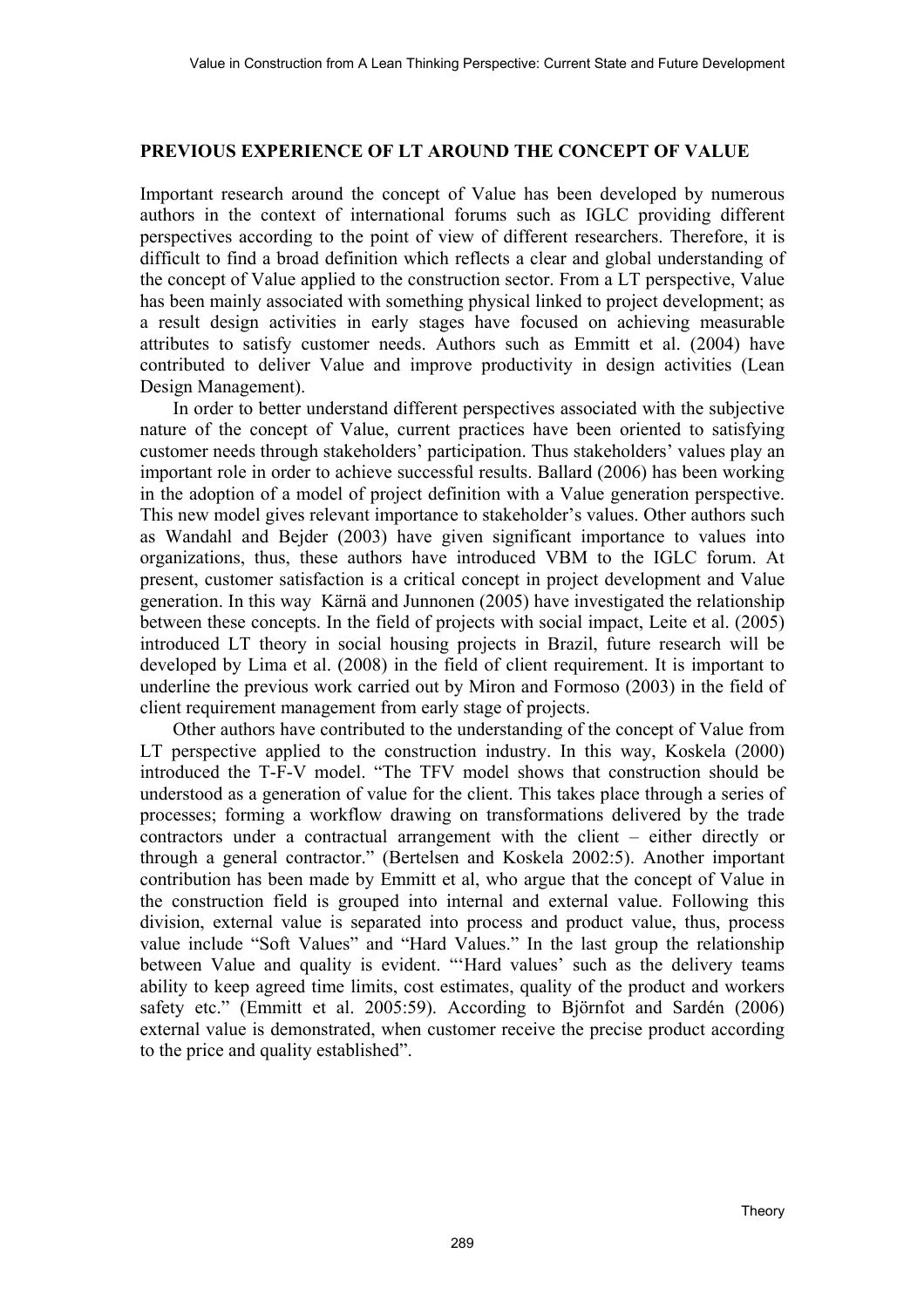#### **CONCLUSIONS**

As is evident, the experience achieved through international forums such as IGLC is amply. Thus, the study of different perspectives in the construction field is a key step to open new opportunities to deliver Value in future research. The task described in this paper forms part of a larger study aimed at developing the concept of Value from a social perspective, current theories and management tools have been focused at project level and lose the opportunity to deliver Value to the society as a whole. As a result of multiple perspectives of the concept of Value numerous definitions and applications have been discovered in the literature review. For this reason, its is consider that before investigating new tendencies, it is necessary to better understand the concept of Value from an overall perspective. In this way, this paper shows theoretical results obtained from literature review of LT perspective, where International forums such as IGLC play an important role into academia.

Based on the experience achieved by LT in the construction industry , it is possible to verify the current concern about a clear definition and understanding of the concept of Value. At present, Value definition changes according to projects features and authors perspectives. Therefore, it is not possible to find a general understanding of this concept to be applied in the construction industry as a whole. Considering the concept of Value from a LT perspective within the construction industry, it is possible to conclude that:

- 1. Despite several definitions and perspectives associated with the concept of Value, at present it is not possible to find a general understanding, which can be applied to project aimed at delivering Value to society as a Whole
- 2. The experience of LT along international forums such as IGLC has mainly based on delivering Value within on site activities, where Value is generally associated to delivering products which satisfy customer needs
- 3. Parameters such as waste and quality have been associated to the concept of Value. However, a clear relationship between them does not exist
- 4. Delivering Value to the society as a whole is considered an important perspective for future development and LT can contribute to future theories. It is important to recognise that LT goes far beyond simple waste reduction aiming at continual improvement across the entire process by understanding and generating Value for the customer.

Finally, development of new theories which include the concept of Value must start with a complete understanding of this concept from different perspectives. Otherwise, delivering Value to the society as a whole is an impossible task to be achieved.

#### **REFERENCES**

- Alves, T., and Tsao, C. (2007). "Lean Construction 2000-2006." Lean Construction Journal, 3(1), 46-70.
- Arbulu, R. (2006). "Application of Pull and Conwip in Construction Production Systems." *Proc., 14th Annual Conference on Lean Construction*, IGLC, Santiago, Chile, 215-226.

Proceedings for the 17<sup>th</sup> Annual Conference of the International Group for Lean Construction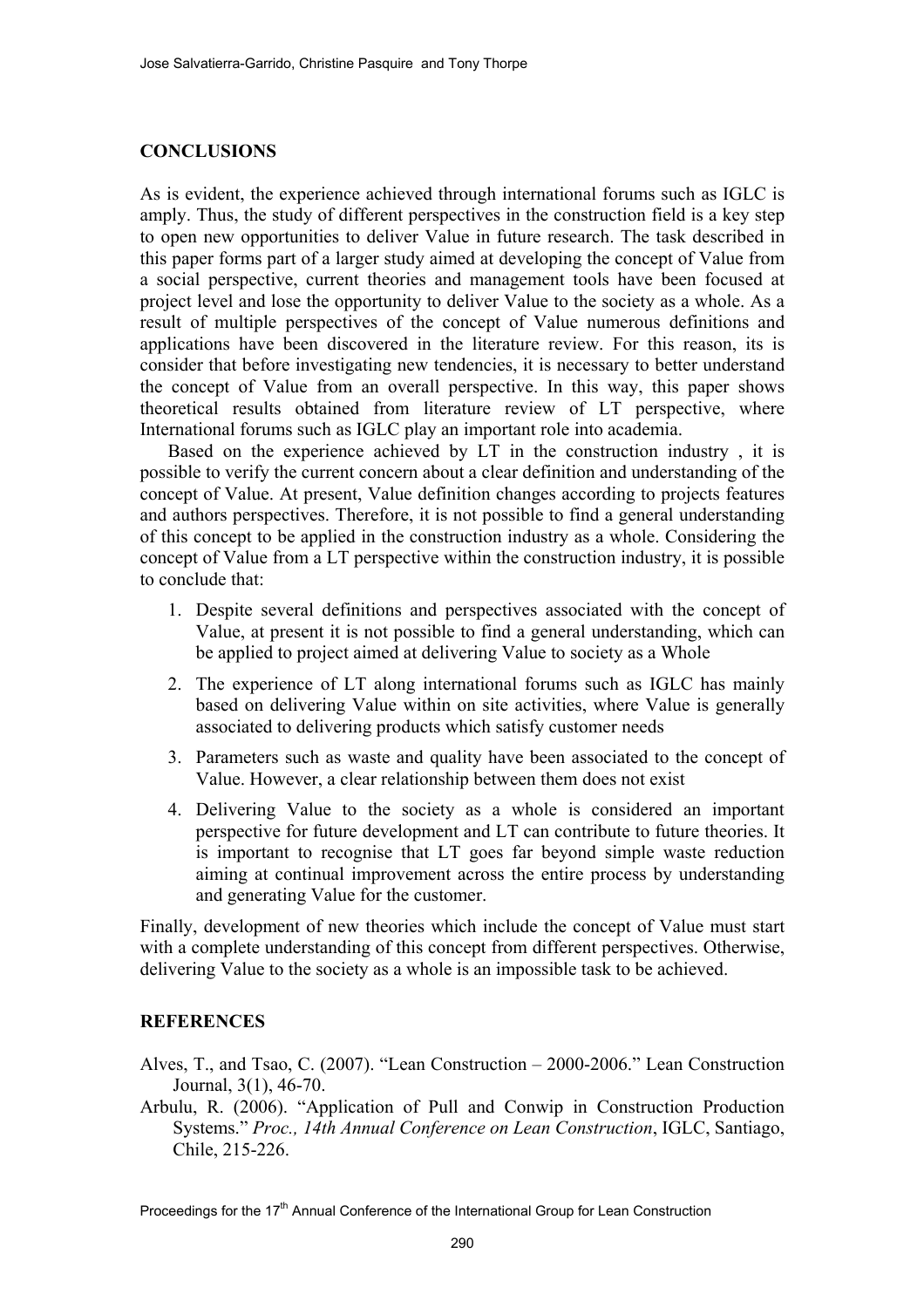- Bae, J., and Kim, Y. (2007). "Sustainable value on construction project and application of Lean Construction method." *Proc., 15th Annual Conference on Lean Construction*, IGLC, Michigan, USA, 312-321.
- Ballard, G. (2006). "Rethinking Project Definition in Terms of Target Costing." *Proc., 14th Annual Conference on Lean Construction*, IGLC, Santiago, Chile, 77-89.
- Bertelsen, S., and Koskela, L. (2002). "Managing the Three Aspects of Production in Construction." *Proc., 10th Annual Conference on Lean Construction*, IGLC, Gramado, Brasil, 1-10.
- Bertelsen, S., and Koskela, L. (2004). "Construction Beyond Lean: A new understanding of construction management." *Proc., 12th Annual Conference on Lean Construction*, IGLC, Elsinore, Denmark, 1-12.
- Björnfot, A., and Stehn, L. (2007). "Value Delivery through Product Offers: A Lean Leap in Multi-Story Timber Housing Construction." Lean Construction Journal, 3(1), 23-45.
- Christoffersen, A.K. (2003). "Value Control in the Building Process." *Proc., 5th Annual Lean Construction Congress*, Blacksburg ,Virginia, USA, 21-07-2003.
- Cuperus, Y. (2001). "An Introduction to Open Building." *Proc., 9th Annual Conference on Lean Construction*, IGLC, Singapore, 1-12.
- Drew, J., McCallum, B. and Roggenhofer, S. (2004) "Journey to Lean: Making operational change stick." *Palgrave Macmillan*, New York, USA.
- Emmitt, S., Sander, D. and Christoffersen, A. K. (2004). "Implementing value through Lean design management." *Proc., 12th Annual Conference on Lean Construction*, IGLC, Elsinore, Denmark, 361-374.
- Emmitt, S., Sander, D., and Christoffersen, A. K. (2005). "The Value Universe: defining a value based approach to lean construction." *Proc., 13th Annual Conference on Lean Construction*, IGLC, Sydney, Australia, 57-64.
- Forges, D., Koskela, L., and Lejeune, A. (2008). "Breaking Socio-Cognitive Barriers to Value Generation in Integrated Teams." *Proc., 16th Annual Conference on Lean Construction*, IGLC, Manchester, UK, 435-446.
- Formoso, C.T., Soibelman, L., De Cesare, C., and Isatto, E.L. (2002). "Material waste in building industry: main causes and prevention." Journal of Construction Engineering and Management, 128(4), 316-25.
- Jacomit, A. M., Granja, A. D., and Picchi, F. A. (2008). "Target Costing Research Analysis: Reflections for Construction Industry Implementation." *Proc., 16th Annual Conference on Lean Construction*, IGLC, Manchester, UK, 601-612.
- Kärnä, S., and Junnonen, J. M. (2005) "Project Feedback as a Tool for Learning." *Proc., 13th Annual Conference on Lean Construction*, IGLC, Sydney, Australia, 47-55.
- Kelly, J., Male, S., and Graham, D. (2004) "Value Management of Construction Projects.", Blackwell Science, Oxford.
- Koller, T. (1994), "What is Value-based Management?", *The McKinsey Quarterly*, Vol. 3 No.Summer, pp.87-101.
- Koskela, L., and Vrijhoef, R. (2000) "The Prevalent Theory of Construction is a Hindrance for Innovation." *Proc., 8th Annual Conference on Lean Construction*, IGLC, Brighton, UK, 1-11.
- Koskela, L. (2004). "Moving On- Beyond Lean thinking." Lean Construction Journal, 1(1), 24-37.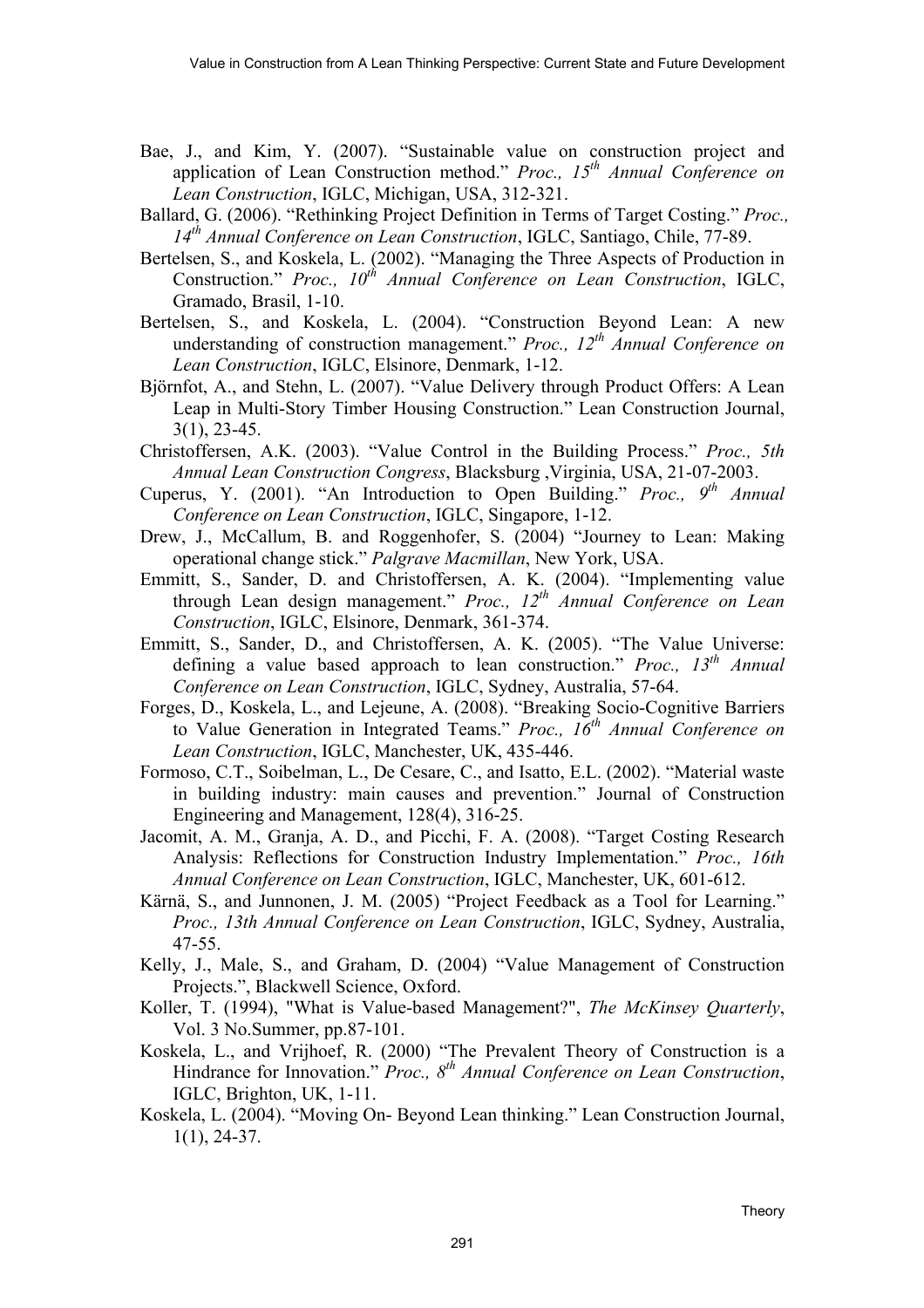- Leite, F., Gomes, L., and Formoso, C. (2005) "Opportunities for Client Requirements Management in Low-Income House Building Projects in Brazil." *Proc., 13th Annual Conference on Lean Construction*, IGLC, Sydney, Australia, 333-341.
- Lennartsson, M., Björnfot, A., and Stehn, L. (2008). "Lean Modula Design: Value-Based Progress of Industrialised Housing." *Proc., 16th Annual Conference on Lean Construction*, IGLC, Manchester, UK, 541-552.
- Leong, M. S., and Tilley, P. (2008). "A Lean Strategy to Performance Measurement Reducing Waste by Measuring "Next" Customer Needs." *Proc., 16th Annual Conference on Lean Construction*, IGLC, Manchester, UK, 757-768.
- Lima, L. P., Formoso, C. T., and Echeveste, M. E. S., (2008) "Client Requirements Processing in Low-Income House-Building Using Visual Display and The House of Quality." *Proc., 16th Annual Conference on Lean Construction*, IGLC, Manchester, UK, 459-470.
- Marx, K. (1886) "Capital: A Critical Analysis of Capital Production." (Vol 1). Glaisher, London.
- Macomber, H., and Howell, G. (2004). "Two Great Wastes in Organizations." *Proc., 12th Annual Conference on Lean Construction*, IGLC, Elsinore, Denmark, 1-9.
- Melton, T. (2005). "The Benefits of Lean Manufacturing What Lean Thinking has to offer the Process Industries" *Proc., 7th World Congress of Chemical Engineering*, Institution of Chemical Engineering, Glasgow, UK, 662-673.
- Miron, L. I. G., and Formoso, C. T. (2003). "Client Requirement Management in Building Projects." *Proc., 11th Annual Conference on Lean Construction*, IGLC, Virginia, USA, 1-13.
- Owen, R., Koskela, L., Henrich, G., and Codinhot, R. (2006). "Is Agile Project Management Applicable to Construction?." *Proc., 14<sup>th</sup> Annual Conference on Lean Construction*, IGLC, Santiago, Chile, 51-66.
- Picchi, F. (2000). "Lean principles and the Construction Main Flows." *Proc., 8th Annual Conference on Lean Construction*, IGLC, Brighton, UK, 1-11.
- Ricardo, D. (1817) "On the Principles of Political Economy and Taxation.", John Murray, London.
- Shillito, M. L. and De Marle, D. J. (1992) "Value Its Measurement, Design & Management.", *John Willey & Sons*, New York, USA, The Nature of Value, 3-25.
- Shimizu, J. Y., and Cardoso, F. F. (2002). "Subcontracting and Cooperation Network in Building Construction: a literature review*." Proc., 10th Annual Conference on Lean Construction*, IGLC, Gramado, Brasil, 1-13.

Smith, A. (1776) "An Inquiry into the nature and Causes of The Wealth of Nations."

(Vol 1), Clarendon Press, Oxford, Book 1., Chapter 1.

- Tapping, D. and Shuker, T. (2003) "Value Stream Management for the Lean Office." *Productivity Press*, New York.
- Tapping, D., Luyster, T. and Shuker, T. (2002) "Value Stream Management for the Lean Office." *Productivity Press*, New York.
- Tilley, P. A. (2005). "Lean Design Management—A New Paradigm for Managing the Design and Documentation Process to Improve Quality." *Proc., 13th Annual Conference on Lean Construction*, IGLC, Sydney, Australia, 283-295.
- Thomson, D. S., Austin, S. A., Devine-Wright, H., and Mills, G. R. (2003). "Managing Value and Quality in Design." Building Research & Information Journal, 31(5), 334-345.

Proceedings for the 17<sup>th</sup> Annual Conference of the International Group for Lean Construction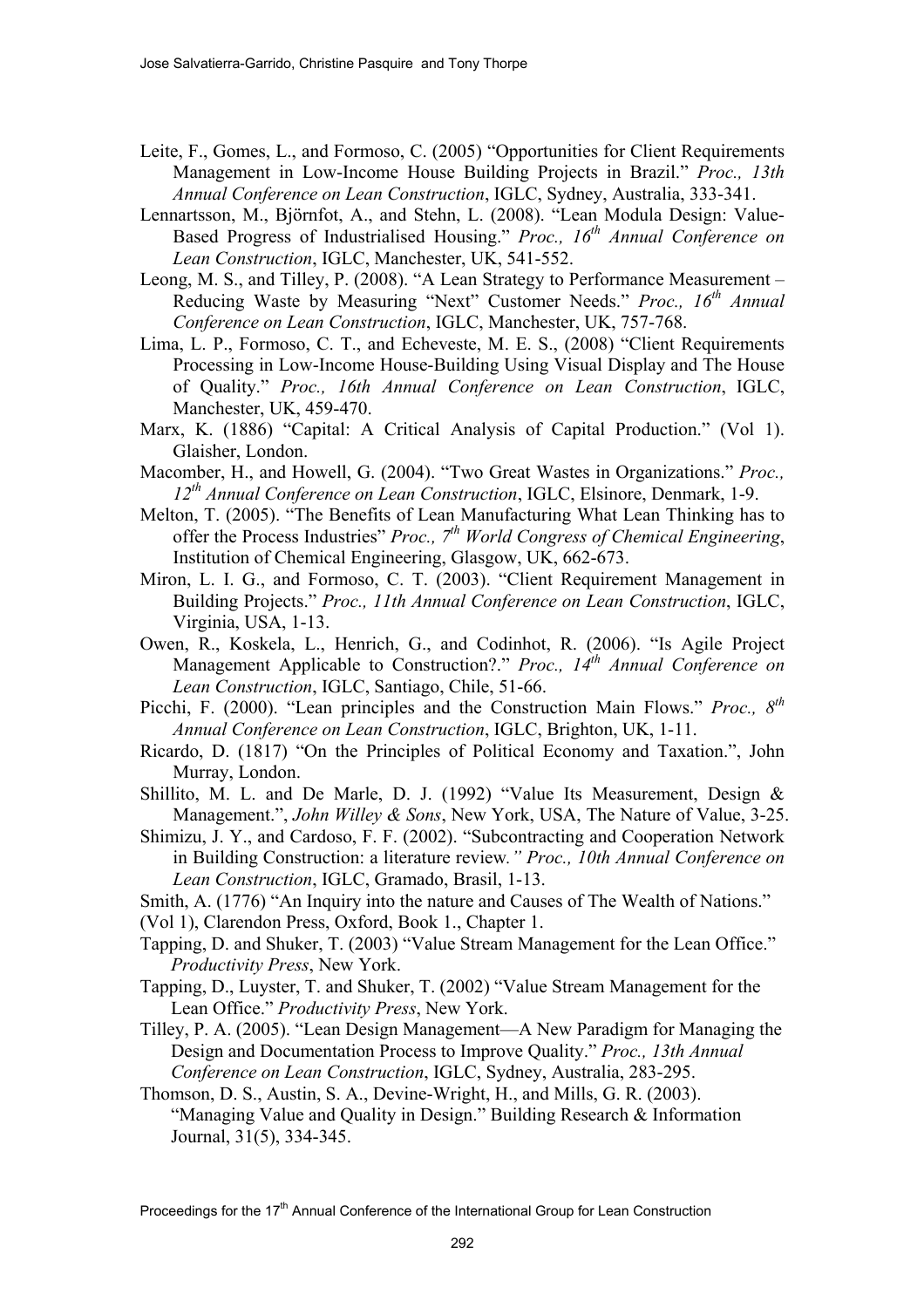Thyssen, M. H., Emmitt, S., and Christoffersen, A. K. (2008). "The Toyota Product Development System Applied to a Design Management Workshop Model." *Proc., 16th Annual Conference on Lean Construction*, IGLC, Manchester, UK, 507-517.

Wandahl, S., and Bejder, E. (2003). "Value-Based Management in the supply chain of construction projects." *Proc., 11th Annual Conference on Lean Construction*, IGLC, Virginia, USA, 1-14.

Wandahl, S. (2005). "Value in Building." PhD Thesis, Aalborg University, Denmark.

Womack, J, and Jones, D. (2003) "Lean Thinking: Banish waste and create wealth in your corporation.", *Simon & Schuster*, New York.